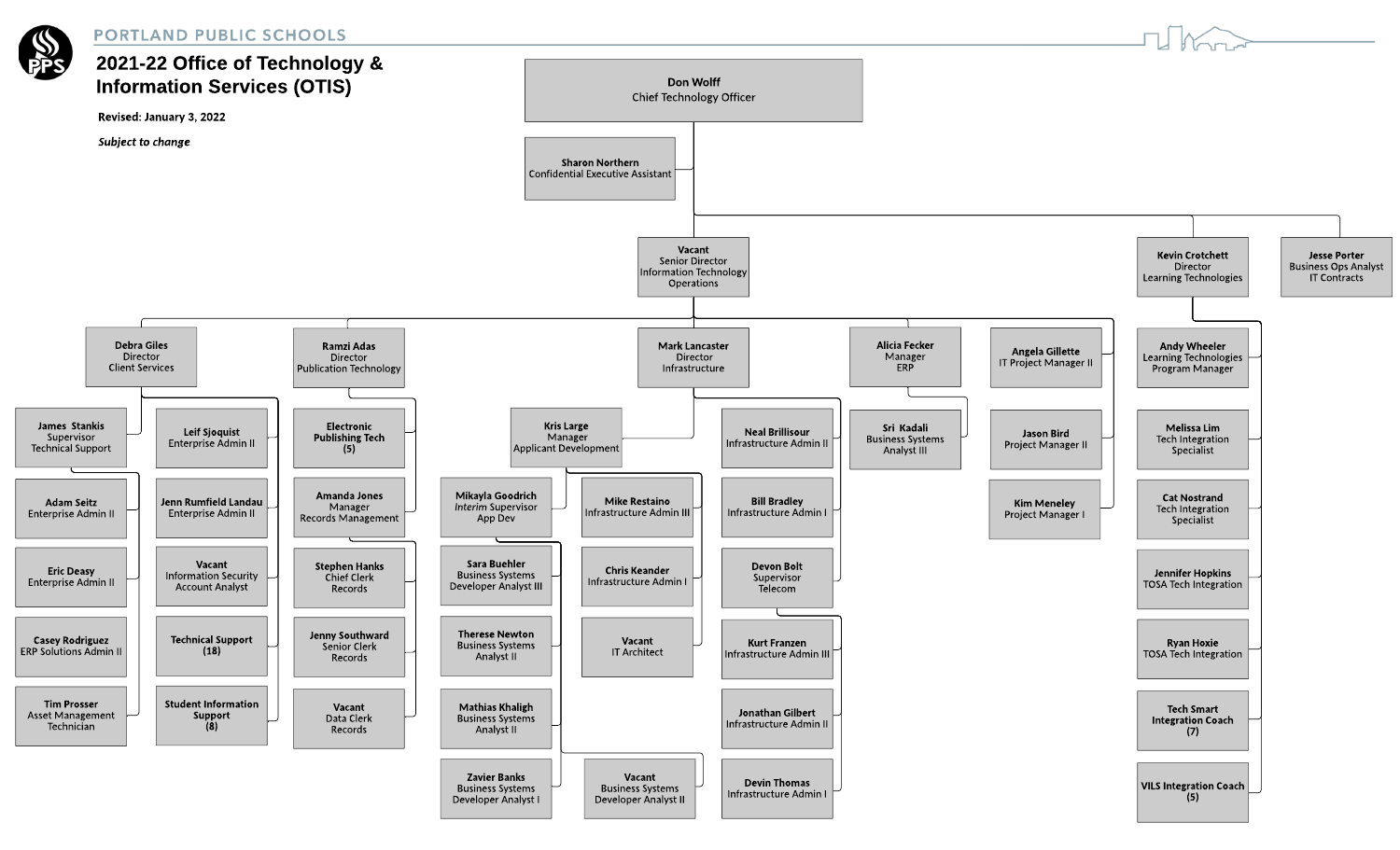

## 2021-22 OTIS - Client Services



SIS Support I